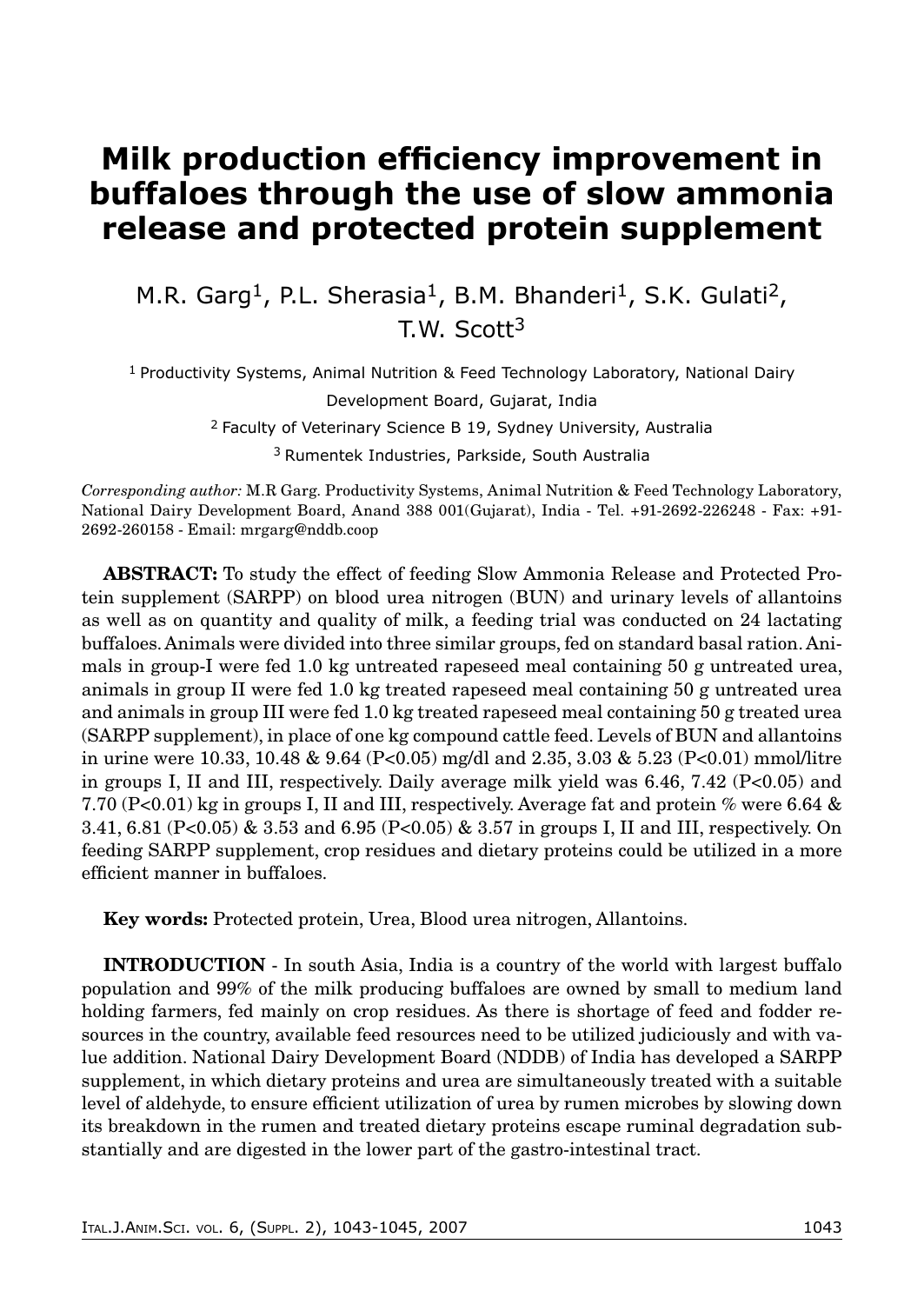**MATERIAL AND METHODS** - A feeding trial was conducted on 24 lactating buffaloes (*Mehsani*), yielding 6-8 kg milk per animal per day, for 12 weeks. Each animal in all the three groups was fed similar basal ration, comprising 15 kg green jowar fodder and 6 kg bajra straw per day. Concentrate mixture, with 21.44 % crude protein, 2.86 % ether extract, 10.35 % crude fibre and 3.77 % silica, was given according to level of milk production, to meet the maintenance and production requirements (Kearl, 1982). In addition to basal ration, animals in group I were fed 1.0 kg untreated rapeseed meal containing 50 g untreated urea, animals in group II were fed 1.0 kg treated meal containing untreated urea and animals in group III were fed 1.0 kg treated meal containing treated urea (SARPP supplement) daily. The feeding was done twice daily in the morning and evening and animals were offered ad-lib clean drinking water, twice a day.

The chemical composition of feeds and fodder was carried out as per AOAC (1995). Feeds and fodder were also analyzed for NDF, NDIN, ADF, ADIN, cellulose, hemi-cellulose and acid detergent lignin as per Goering and Van Soest (1970). The data were analyzed statistically (Snedecor and Cochran, 1968). Levels of BUN (mg/dl) and allantoins (mmol/litre) in urine were measured in all the three groups. The measurement of allantoins in urine was carried out according to the method described by Yong and Conway (1942). All the animals were hand milked and the milk yield of individual animals was recorded in the morning and evening. The milk samples were drawn weekly and were analyzed for fat (IS: 1224, 1977) and protein (IS: 1479, 1961) contents.

**RESULTS AND CONCLUSIONS** - On feeding SARPP supplement, BUN (mg/dl) was significantly low  $(9.64 \pm 0.20; \text{p} < 0.05)$ , as compared to group I  $(10.33 \pm 0.21)$  and group II  $(10.48 \pm 0.13)$ , indicating that the microorganisms for protein synthesis in the rumen are able to utilize more efficiently the urea. The synthesis of urea itself is an energy consuming process, which costs 4 moles of ATP per mole of urea synthesized. Thus, loss of excess nitrogen in the form of urea not only causes a decreased efficiency of nitrogen utilization but could also cause decreased efficiency of energy utilization. However, when SARPP supplement was fed to lactating animals, this excessive loss of both nitrogen and energy could perhaps be avoided. It may result in an increased energy and nitrogen balance causing increase in milk production and yield of different milk constituents. In dairy cattle, blood urea reflects not only the catabolism of protein by the ruminant tissues, but also breakdown of protein and non-protein nitrogen within the rumen by microorganisms. Rumen ammonia can be utilized by rumen microbes depending upon its release rate and availability of precursors for synthesis of microbial protein, or can be absorbed into the blood stream. Comparatively low BUN levels indicated that the urea from SARPP supplement was utilized more efficiently for microbial protein synthesis in the rumen.

On feeding SARPP supplement, level of allantoins (mmol/litre) in urine of buffaloes, was  $2.35 \pm 0.18$ ,  $3.03 \pm 0.05$  and  $5.23 \pm 0.18$  (p<0.01) mmol per litre in groups I, II and III, respectively. Allantoins in urine is an indicator of microbial protein synthesis in the rumen (Chen *et al*. 1990). It is expected that the slow release ammonia from the SARPP supplement is utilized more efficiently for the synthesis of microbial protein. Thus, on feeding SARPP supplement, level of allantoins in the urine of animals were higher, indicating greater microbial protein synthesis in the rumen.

Daily average milk yield in kg was  $6.46 \pm 0.34$ ,  $7.42 \pm 0.34$  (p<0.05),  $7.70 \pm 0.28$  (p<0.01), fat